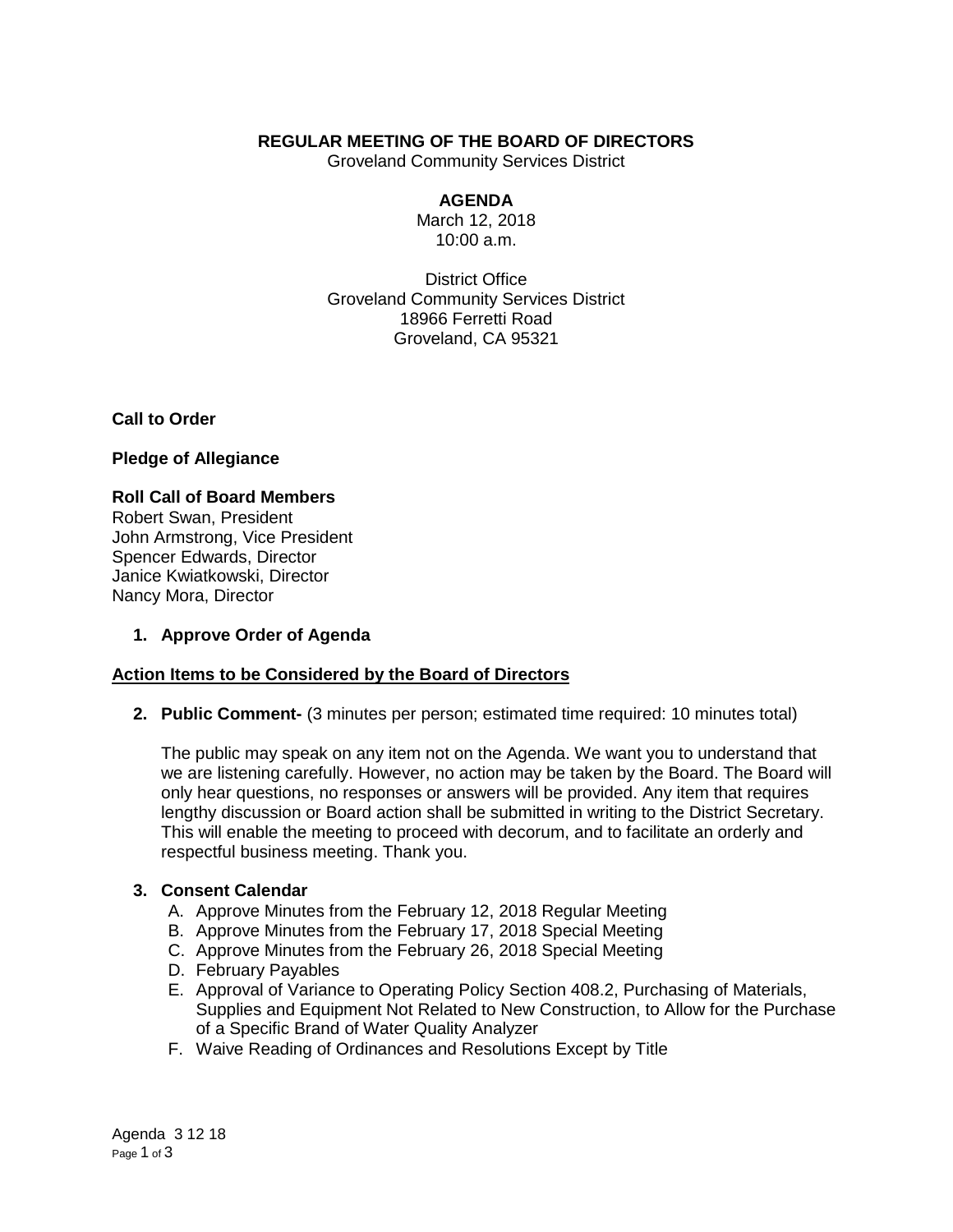### **4. Old Business**

(Items tabled or carried forward from a previous meeting to be considered on this agenda) A. None.

- **5. Discussion and Action Related to the Development of a District Committee Workplan for 2018 and Potential Revision to Existing Committees**
- **6. Consideration of Adoption of Resolution 8-18 Approving Amendment to** *Section 409 Investment of District Funds* **of the District Operational Policies and Procedures Manual**
- **7. Consideration of Adoption of Resolution 9-18 Approving Amendment to** *Section 803 Reservation of Park Facilities* **of the District Operational Policies and Procedures Manual**

### **Information Items**

- **8. Presentation Regarding the Preliminary Cashflow Needs and Timing of the Big Oak Flat/Groveland Sewer Upgrade Project**
- **9. Ad Hoc Committees Reports**
	- A. **General Manager Recruitment Committee (Directors Edwards & Kwiatkowski)**
	- B. **Budget Committee (Directors Swan & Armstrong)**
- **10. Standing Committee Reports** 
	- A. **Park Committee (Directors Kwiatkowski & Edwards)**
	- B. **Water Conservation (Director Swan)**
	- C. **Finance Committee (Directors Swan & Armstrong)**
	- D. **Equipment Review Committee (Directors Swan & Armstrong)**
	- E. **Fire Department (Directors Armstrong & Edwards)**

#### **11. Staff Reports**

- A. **General Manager's Comments**
	- a. Report Regarding the Transfer of Certain Investments from the Rabobank Account to the Local Agency Investment Fund (LAIF)
- B. **Operations and Maintenance**
- C. **Admin/Finance**

#### **12. Director Comments**

**13. Closed Session - Public Employee Appointment**

Public Comment will be taken on the item(s) below prior to the Board convening the Closed Session. Following Closed Session, the Board will reconvene the open session and publicly disclose any reportable action. **Government Code Section 54956.95, Title: General Manager**

**14. Announcement out of Closed Session**

### **15. Adjournment**

ALL AGENDA MATERIAL MAY BE INSPECTED IN THE GROVELAND COMMUNITY SERVICES DISTRICT OFFICE AT 18966 FERRETTI ROAD, GROVELAND, CALIFORNIA